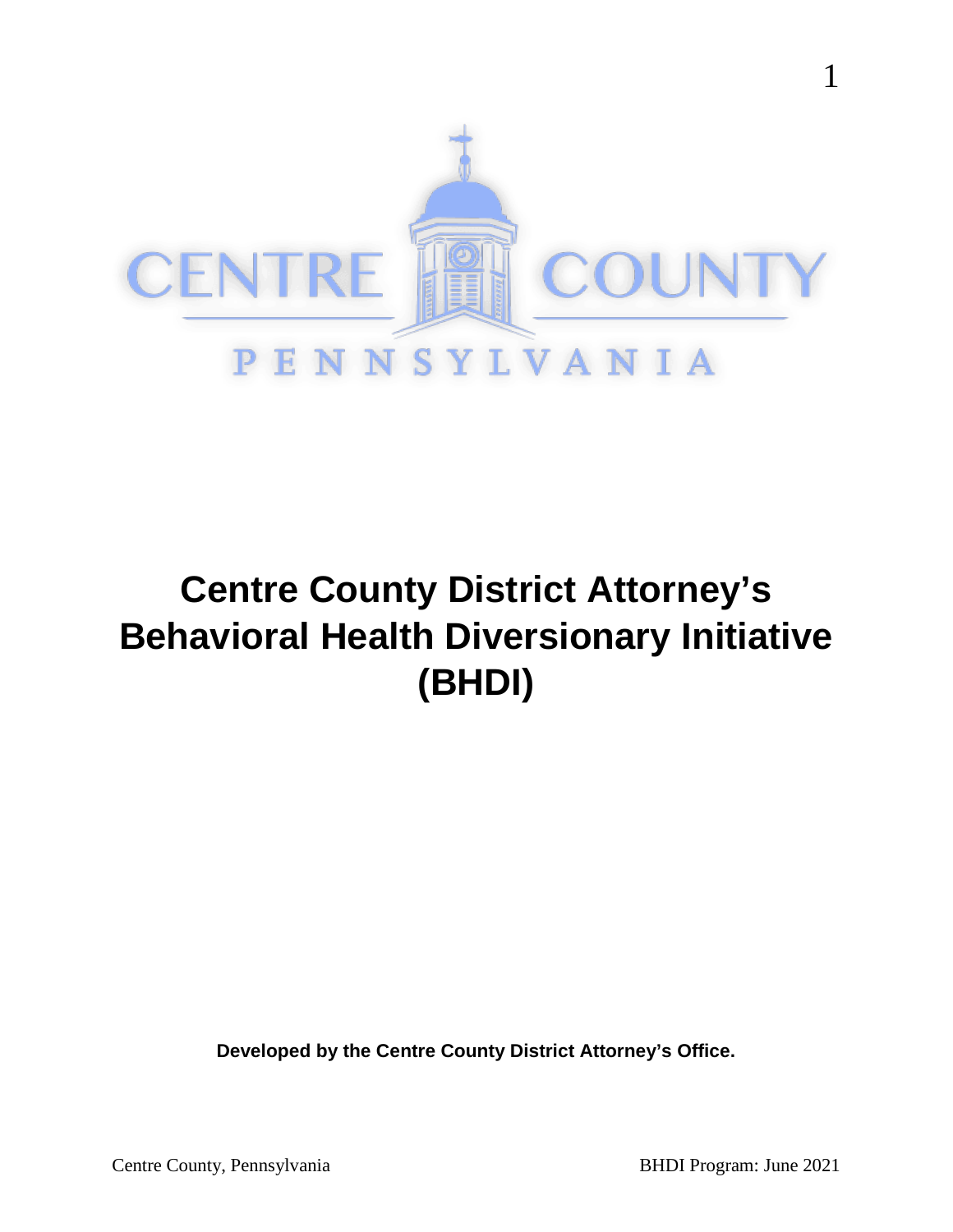# **Table of Contents**

| $\mathbf{I}$ . |                                                                 |  |
|----------------|-----------------------------------------------------------------|--|
| II.            |                                                                 |  |
| III.           |                                                                 |  |
| IV.            |                                                                 |  |
|                | ARD OR RULE 586 DISMISSAL AFTER THE COMPLETION OF TREATMENT  6  |  |
|                |                                                                 |  |
| V.             |                                                                 |  |
|                | CRIMES OF A SERIOUS NATURE AND INDIVIDUALS REQUIRING STRUCTURED |  |
|                |                                                                 |  |
|                |                                                                 |  |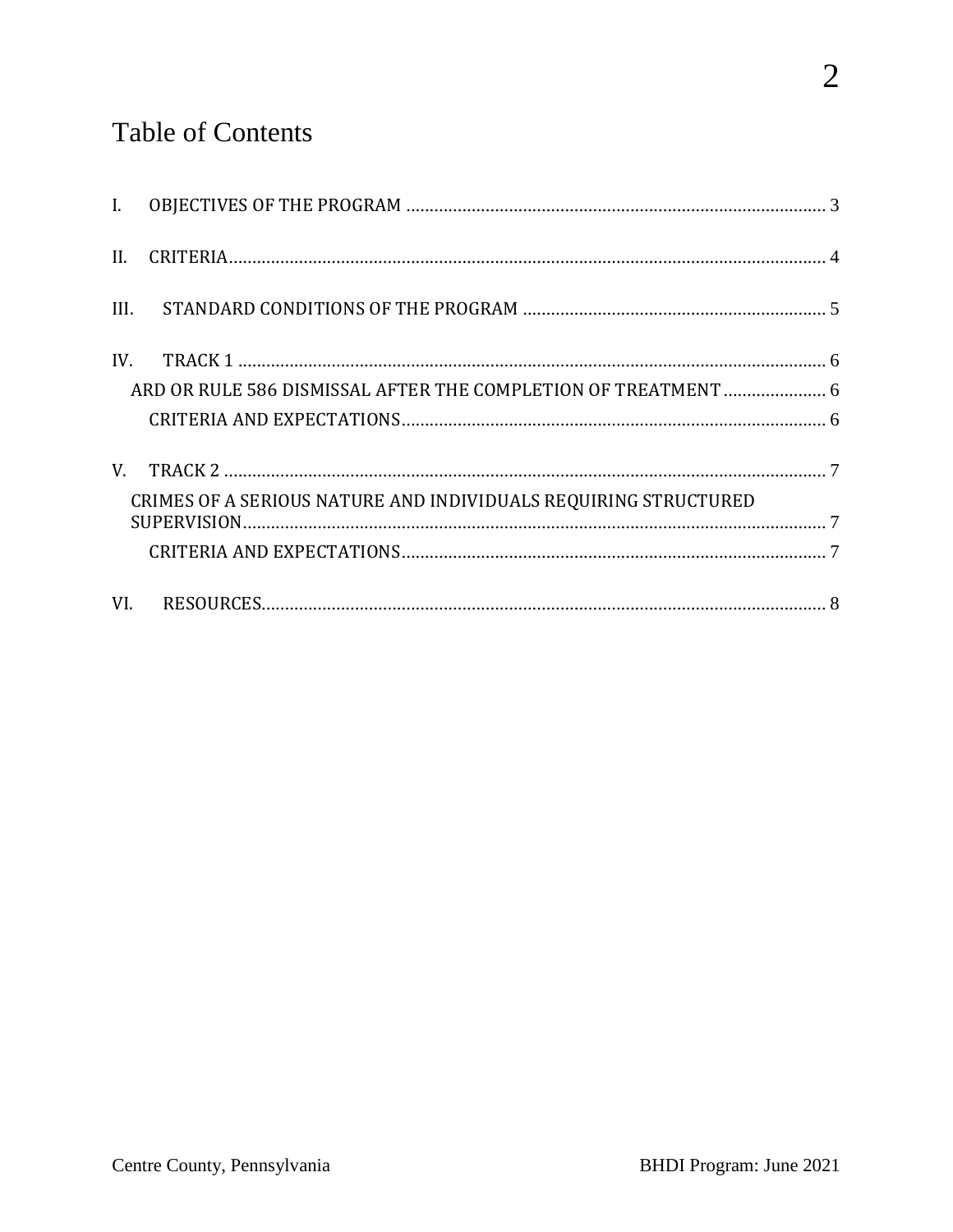#### <span id="page-2-0"></span>**I. OBJECTIVES OF THE PROGRAM**

Identify individuals with serious mental illnesses who are involved with the criminal justice system and redirect them from traditional criminal justice pathways to mental health treatment systems. By connecting these individuals to community-based treatment services, it is the goal of the Behavioral Health Diversionary Initiative program (hereinafter "Program) to reduce police contact and recidivism. By successfully completing the Program, individuals avoid the consequences that lengthy criminal records can have on them when they reenter society and the workplace.

This diversionary program is voluntary and requires that the applicant be receiving mental health treatment at the time of admission. For residents of Centre County, mental health treatment can be coordinated through Centre County Mental Health. For applicants living outside of Centre County, their home county mental health office can coordinate services or private insurance can be used. (See information for Centre County Mental Health below.)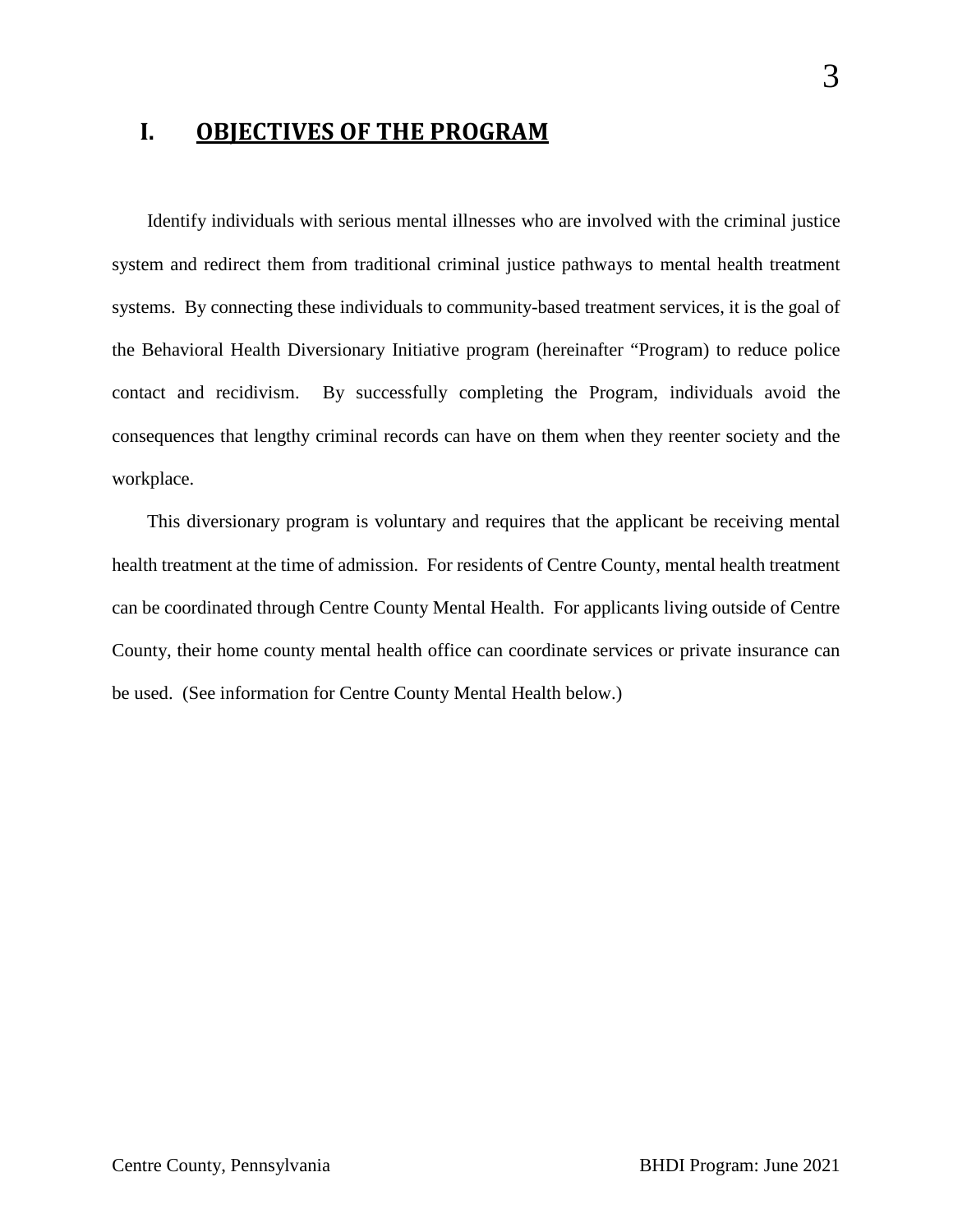# <span id="page-3-0"></span>**II. CRITERIA**

- **A.** Initial screening and case approval by the Centre County District Attorney's Office;
- **B.** Non-violent criminal offenses;
- **C.** A DSM-V diagnosis;
- **D.** Amenable to treatment;
- **E.** Willing to execute releases with treatment providers for Centre County Probation & Parole and Centre County Mental Health / Intellectual Disabilities / Early Intervention and Drug & Alcohol Office (hereinafter "Centre County Mental Health"); and
- **F.** Violent crimes to be evaluated by the District Attorney's Office on a case-by-case basis.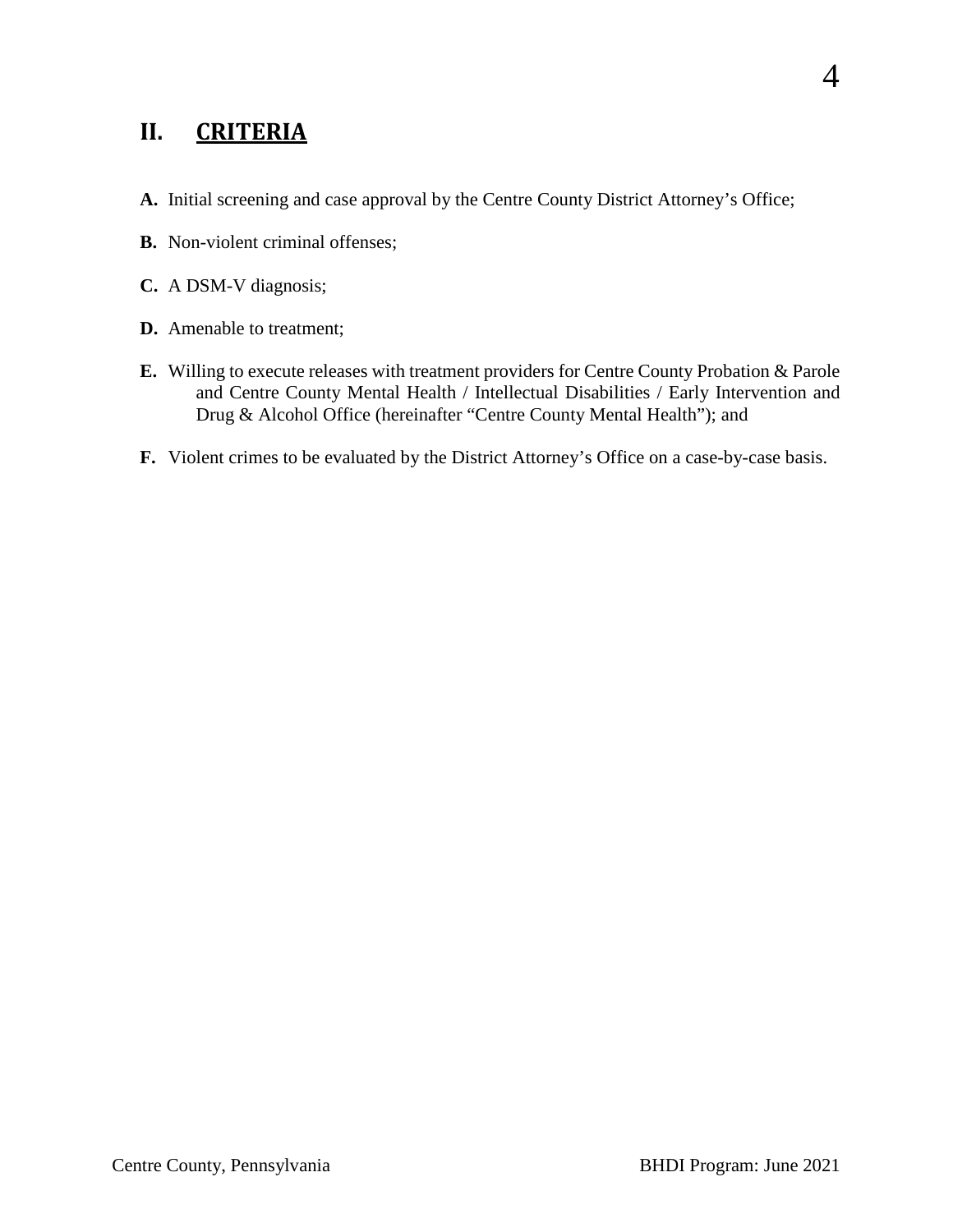## <span id="page-4-0"></span>**III. STANDARD CONDITIONS OF THE PROGRAM**

The following conditions shall be used to determine what supervision and requirements an individual will undergo as part of the Program. These standard conditions will be determined by the District Attorney's Office upon review of the individual's case, supporting materials, and application. Not all individuals applying for, and being accepted to, the Program will have the same conditions.

- **A.** Provide proof of a DSM-V diagnosis.
- **B.** Provide proof that the individual has applied for and is receiving services through Centre County Mental Health's administrative case management and blended case management programs, and/or provide proof that the individual is receiving mental health services through another provider/program.
- **C.** Comply with treatment recommendations of the mental health provider, Centre County Mental Health, psychologist and/or psychiatrist.
- **D.** Execute releases from the mental health provider, authorizing release of information between Centre County Probation and Parole and Centre County Mental Health.
- **E.** For those individuals receiving services through Centre County Mental Health, comply with all requirements of the administrative case management and blended case management treatment plans.
- **F.** Submit to any requested bloodwork and testing to ensure compliance with prescribed medications and prohibitions against non-prescribed drugs.
- **G.** No possession or use of non-prescribed drugs or controlled substances.
- **H.** (Optional if alcohol is involved in the offense) No possession or use of alcohol during the term of supervision.
- **I.** Individuals shall not possess and/or use any rifle, shotgun, handgun or any other form of offensive weapon during the term of the program.
- **J.** Individuals shall pay any and all restitution at the time of placement or as a condition of supervision, as determined by the Centre County District Attorney's Office.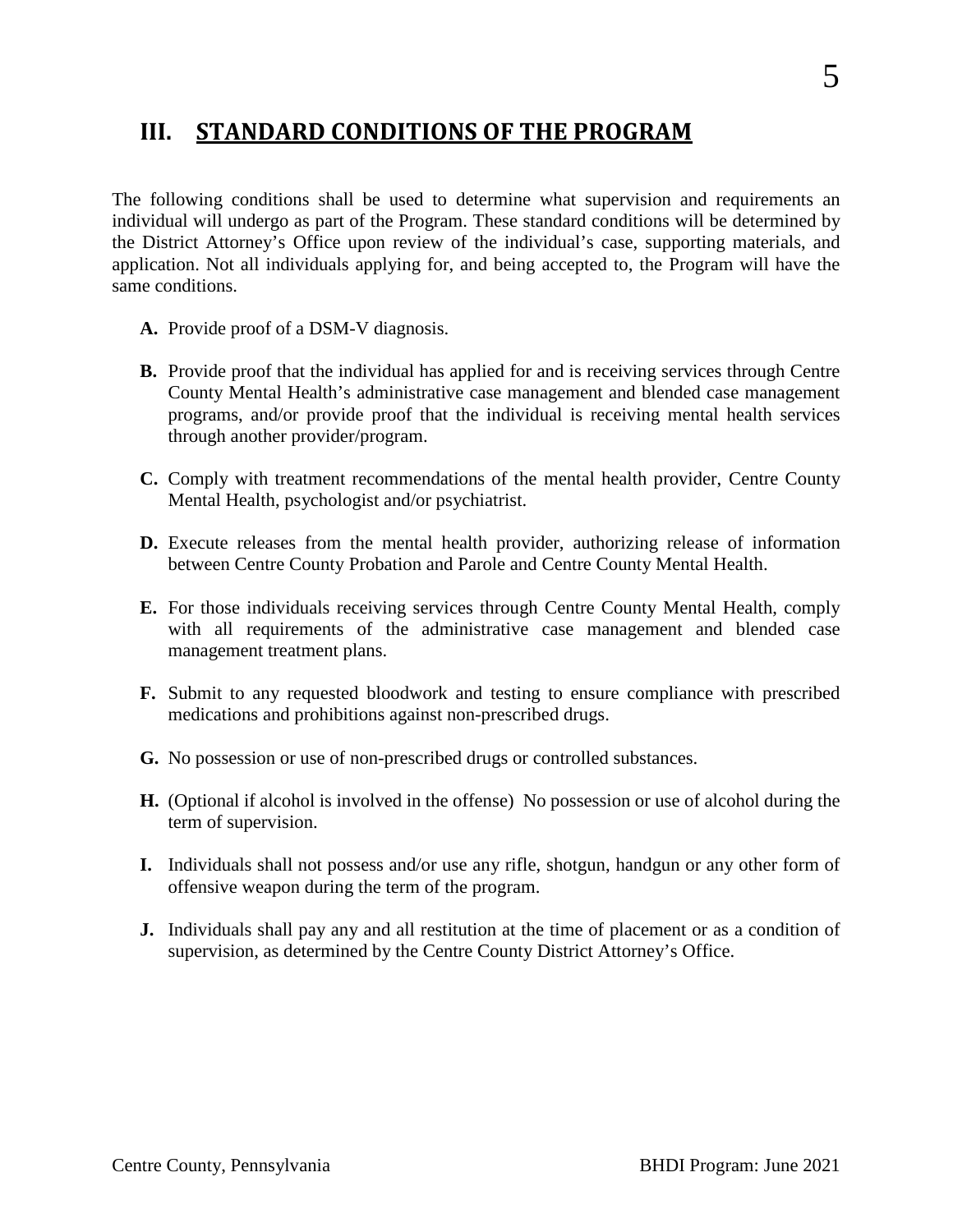# <span id="page-5-0"></span>**IV. TRACK 1**

#### <span id="page-5-1"></span>**ARD OR RULE 586 DISMISSAL AFTER THE COMPLETION OF TREATMENT**

#### **CRITERIA AND EXPECTATIONS**

- <span id="page-5-2"></span>1) Primarily non-violent criminal offenses.
- 2) Individual has been engaged in treatment and is in compliance with the treatment plan.
- 3) Term of supervision or treatment is sufficient to address mental health issues raised.
- 4) Expected minimum period of mental health treatment is 6 months.
- 5) Expected ARD supervision is  $6 12$  months depending on the recommended length of treatment.
- 6) Co-occurring conditions term of supervision sufficient to ensure treatment is  $12 24$ months of treatment.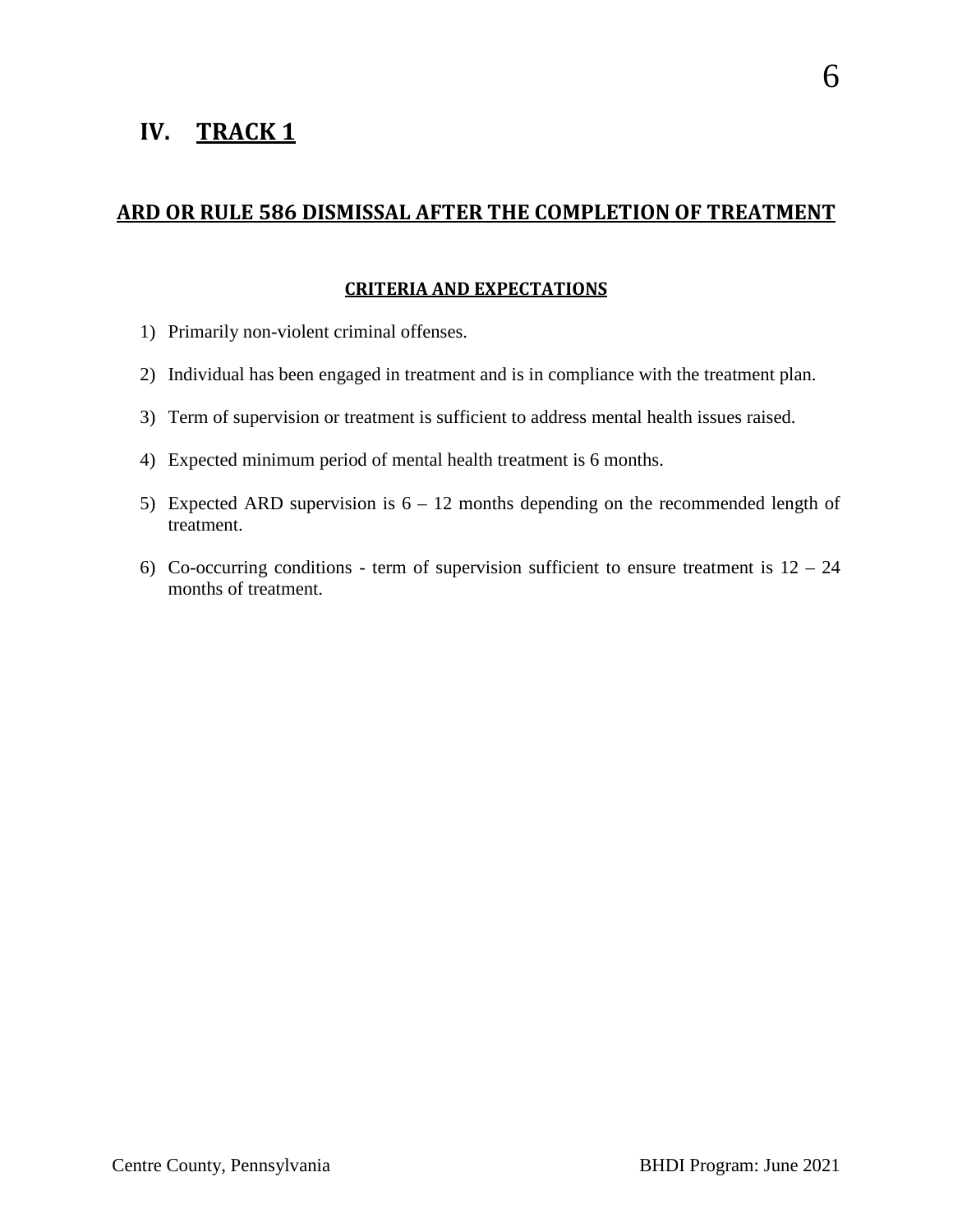# <span id="page-6-0"></span>**V. TRACK 2**

### <span id="page-6-1"></span>**CRIMES OF A SERIOUS NATURE AND INDIVIDUALS REQUIRING STRUCTURED SUPERVISION**

#### **CRITERIA AND EXPECTATIONS**

- <span id="page-6-2"></span>1) Requires a guilty plea to negotiated charges.
- 2) Individual has been engaged in and in compliance with mental health treatment for a minimum of six months prior to the guilty plea.
- 3) For Centre County residents, provide proof that the individual is receiving services through a case manager or blended case manager at Centre County Mental Health.
- 4) Individuals must complete the standard terms and conditions of the program as indicated above in Section III.
- 5) Court may include restrictive conditions of probation, including jail, probation with restrictive conditions (in-home detention), or inpatient treatment.
- 6) Restitution shall be paid at the time of sentencing or pursuant to a payment plan.